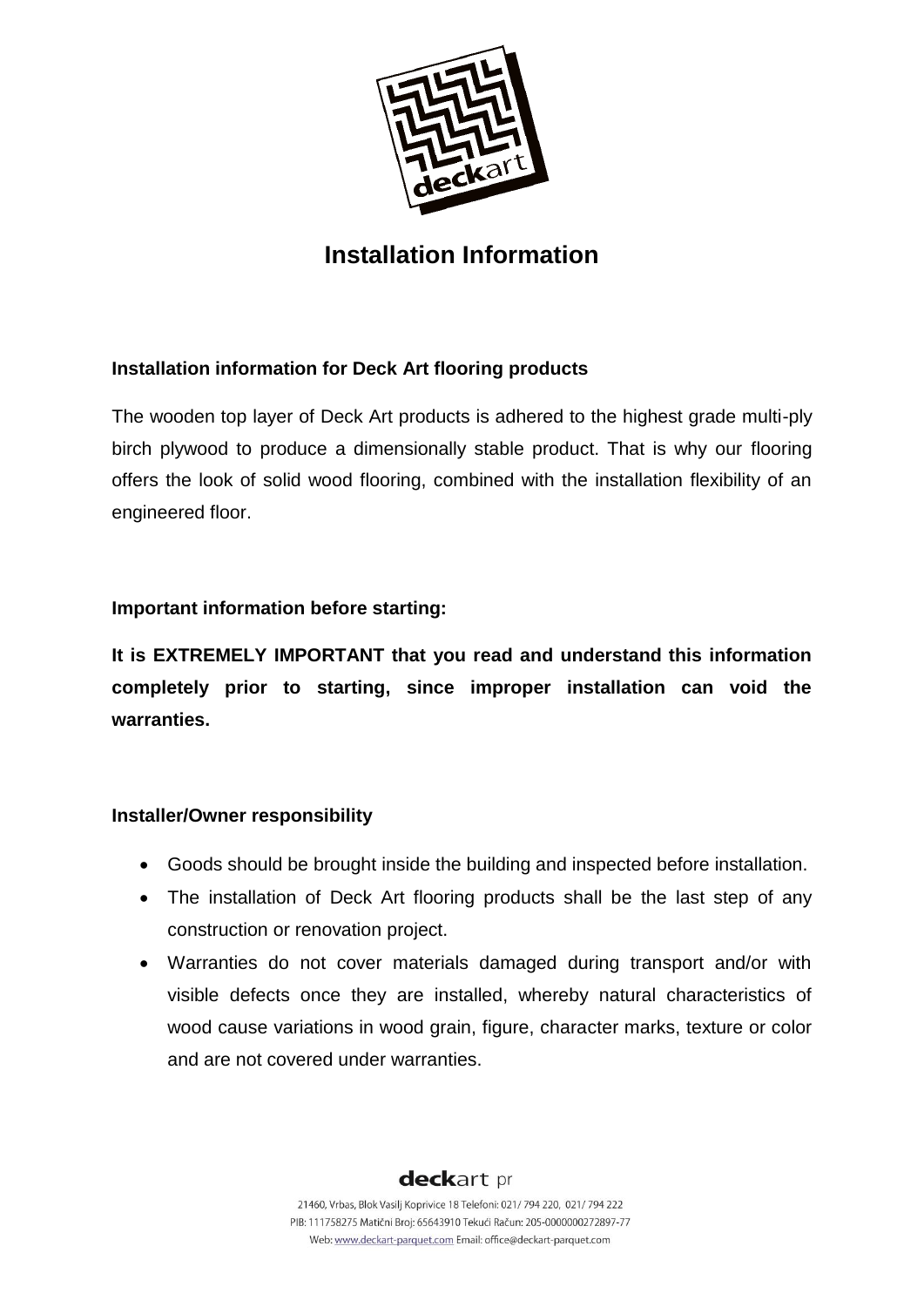

- Transport damages should be reported on the delivery document directly during signing for delivery, when possible, and when not accepted, the goods should be returned to the transporter.
- Provisions must be made to prevent the product from sliding or falling.
- The installer assumes all responsibility for the final inspection of product quality.
- This inspection of all flooring should be done prior to installation. Depending on availability, deliveries may contain non-standard lengths and non-standard packaging size.
- Carefully examine the flooring for quality, finish and color before installing.
- The installer must use reasonable selectivity and hold out or cut off pieces with deficiencies, whatever the cause.
- If material is doubtful as to grade, manufacture or factory finish, do not install it and contact your supplier immediately.
- The use of stain, filler or putty stick for the correction of minor defects during installation should be accepted as normal procedure.
- Even though our products are inspected many times, some grading deficiencies may occur (in up to 5% of the floor area).
- When flooring is ordered, at least 5% must be added to the actual quantity needed for cutting and grading allowance.

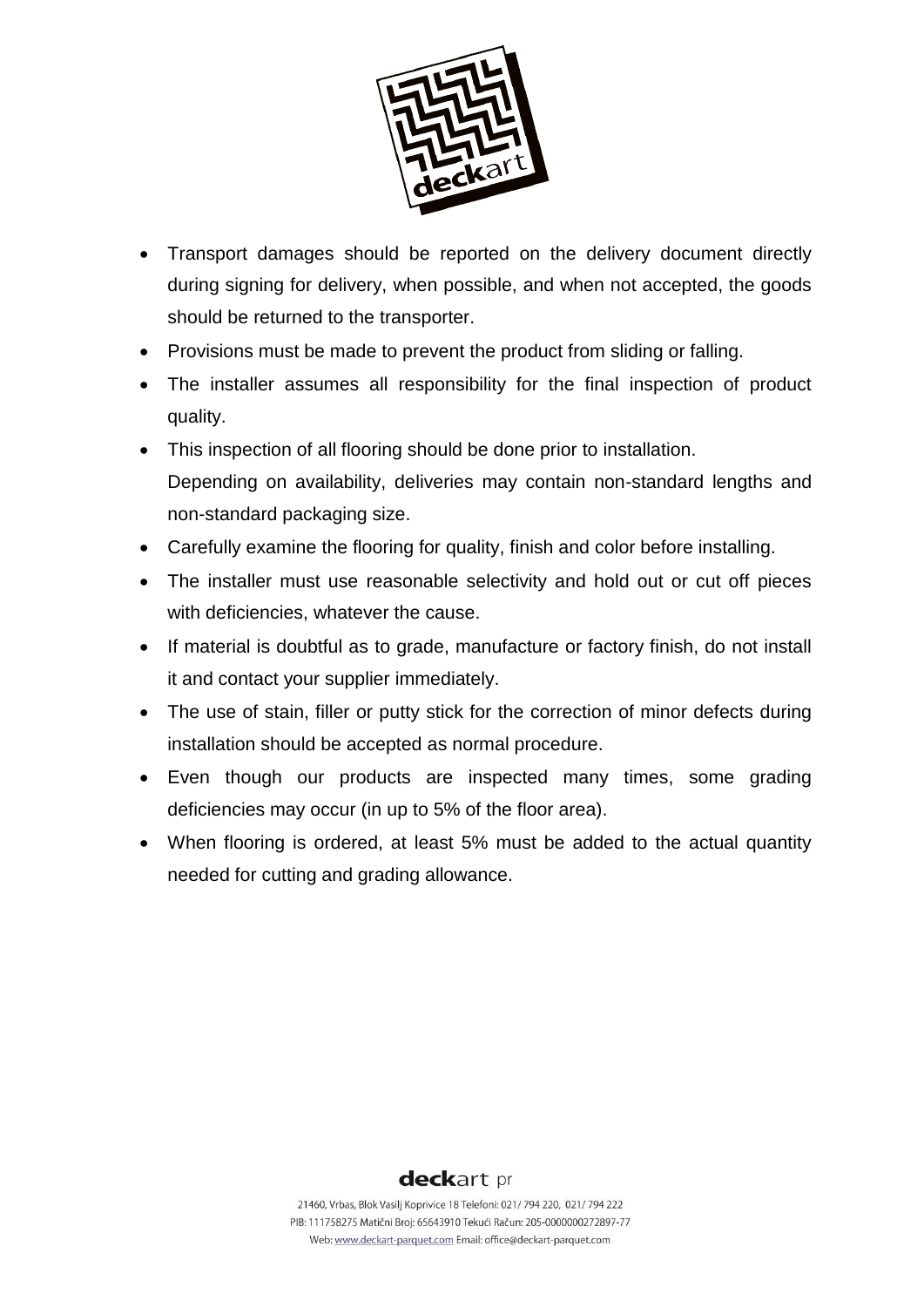

# **Tools & accessories needed**

All installations

Dust mask, broom or vacuum, chalk line & chalk, (electric power) saw, eye protection, hammer, hand saw or jamb saw, moisture meter (wood, concrete or both), Deck Art glue remover, square, tape measure, utility knife, pry bar.

# **Pre-installation and jobsite conditions**

- The installer/owner is responsible for determining if the job site subfloor and job site conditions are structurally and environmentally acceptable for installation. The manufacturer declines any responsibility for floor failure resulting from or connected with subfloor, subsurface, job site damage, jobsite environmental deficiencies or deficiencies after hardwood flooring has been installed. All substrates must be dry, clean, structurally sound and flat.
- Use of appropriate products and methods for correcting subfloor voids should be accepted as a normal industry practice.
- Exterior grading should be complete with surface drainage offering a minimum drop of 150mm in 3000mm to direct flow of water away from the structure. All gutters and downspouts should be in place.
- All outside doors and windows must be in place. All concrete, masonry, plastering and other "wet" work must be thoroughly dry. The wall coverings should be in place and the painting completed. The base molding should be installed after the flooring installation is complete. Basements and crawl spaces must be dry and well ventilated.
- Deck Art flooring products may be installed below, on or above grade level.

deckart pr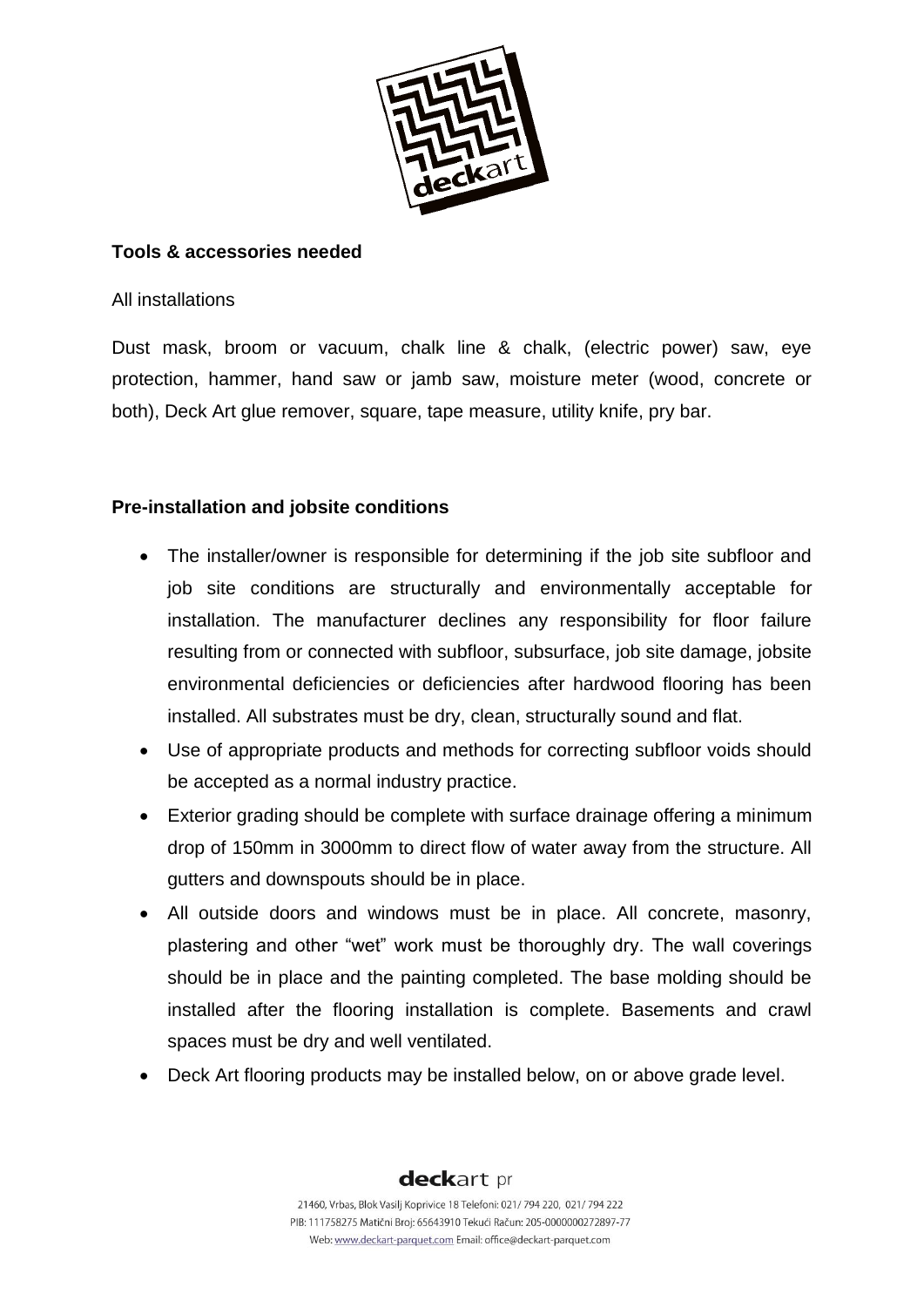

- The installation site should have a consistent room temperature of 15-24°C and humidity of 40-65% 14 days prior installation to allow for proper acclimation. Room humidity should never exceed 40-65%. Keep in mind that if the relative humidity drops below 30% for extended periods, the flooring could shrink and expand causing surface crack, split, bow, crook or delaminating.
- The subfloor must be checked for moisture content by an appropriate testing method. Test results must be recorded.
- To warrant flooring areas larger than 80m<sup>2</sup> and/or containing subfloor heating refer to document: *Deck Art Subfloor Heating and Cooling* as it will require heat sensors as referring to document: *Instructions for Heat Sensors*. Note: Keep a record of all your readings for later reference and warranty enquiries. We strongly recommend you keep a record of your moisture and humidity readings prior to and after installation. These measurements will be required by the supplier and manufacturer if there are any future problems.

# **Storage and handling**

Handle and unload with care. Store in a dry place being sure to provide at least a 100mm air space under bundles which are stored upon flat and stable concrete floors. The flooring should not be delivered until the building has been closed in with windows and doors creating a controlled interior environment and until cement work, plastering and all other "wet" work is completed and dry. Concrete should be at least 60 days old. Deck Art flooring products must be stored, in their packaging, in the environment in which they are expected to perform for at least 72 hours prior to installation. Provisions must be made to prevent the product from sliding or falling.

# deckart pr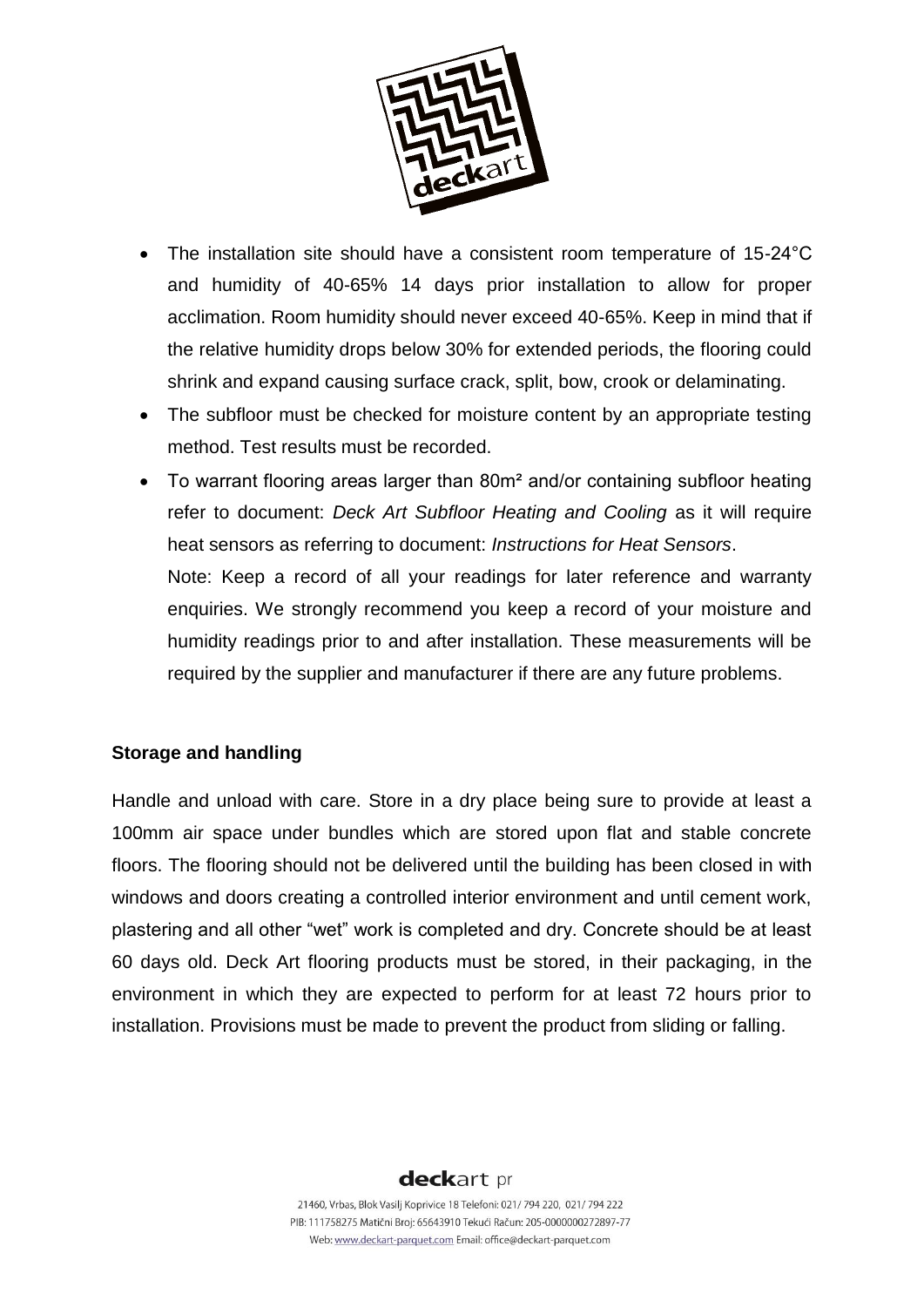

# **Subfloor preparation and recommendations for all installations**

#### Concrete subfloors

Remove all transitions and wall-base and undercut all door casings with a hand or power jam saw using a scrap piece of flooring as a height guide. New concrete slabs require a minimum of 60 days drying time before covering with flooring. They must be fully cured. Concrete subfloors must be dry, smooth (flat within 5mm in a 3000mm radius or 3mm in 1800mm radius) and free of structural defects. Hand scrape or sand to remove loose, flaky concrete. Grinding high spots in concrete is recommended over using filling compounds. However if a filling/leveling compound is used, it must be of a Portland base compound (min. 2000N/cm² (3000 psi)) with a high compressive strength. Concrete must be free of paint, oil, existing adhesives, wax, grease, dirt, sealers, and curing compounds. These may be removed chemically or mechanically, but do not use solvent based strippers under any circumstances. Residual solvents can prohibit the satisfactory bonding of flooring adhesives. It is important to ensure a proper bond between the adhesive and the concrete and the planks. Deck Art products may be installed on grade, above grade, as well as below grade where moisture conditions do not exist. To ensure a long lasting bond, make sure that the perimeter of the foundation has adequate drainage and vapor barrier.

# Lightweight concrete

Lightweight concrete that has a dry density of 1500kg or less per  $m<sup>3</sup>$  (under 3000 psi) is not suitable for Deck Art products. Many products have been developed as selfleveling toppings or floor underlayment. These include cellular concrete, resin-

# deckart pr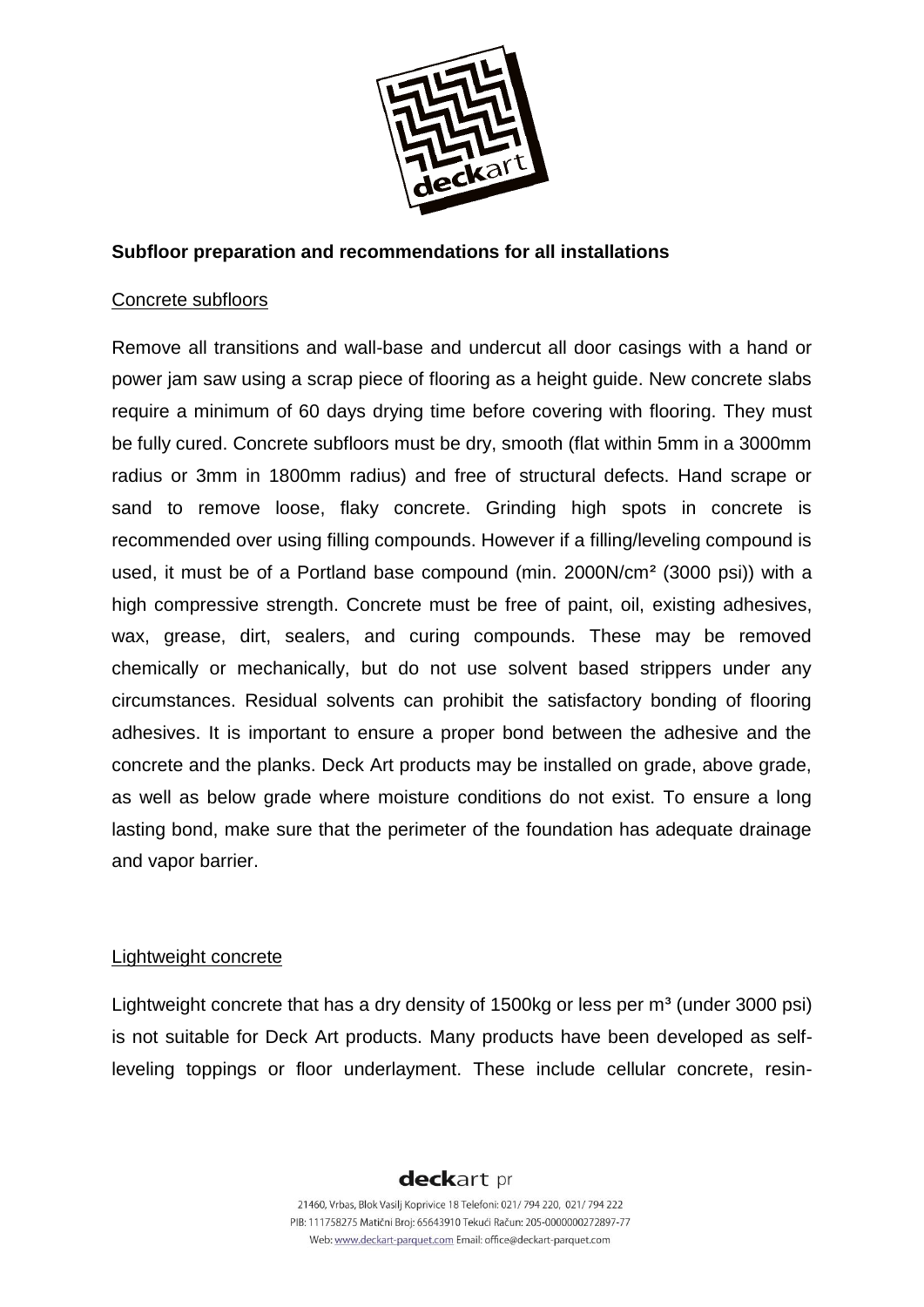

reinforced cement underlayment and gypsum-based materials. Although some of these products may have the necessary qualifications of underlayment for wood flooring installations, others do not. To test for lightweight concrete, scrape a coin or key across the surface of the subfloor. If the surface powders easily or has a dry density of 1500kg or less per m<sup>3</sup> (under 3000 psi), do not install Deck Art flooring products.

# Wood subfloors

Wood subfloors need to be well nailed or secured with screws. Nails and screws need to be counter sunk. The wood subfloor needs to be structurally sound (meaning subfloors without loose boards, vinyl, tiles, or loose OSB board or plywood), flat 5mm in a 3000mm radius and dry. It should not exceed 12% moisture prior to installation. If the subfloor is single layer, less than 15mm thick, add a single cross layer for strength and stability (minimum 10mm thick for a total 25mm thickness). For glue down installations wood subfloors must be free of paint, oil, existing adhesives, wax, grease, dirt and urethane, varnish etc. Underlayment grade OSB is also a suitable subfloor. Particleboard is not an acceptable subfloor for glue down installation, but can be used as a subfloor in floating installations.

When installing over existing wood flooring, install at right angles to the existing floor.

# Subfloor moisture check

The recommended wood flooring adhesive may be used for above, on, and below grade applications. All grade level applications are susceptible to moisture and

# deckart pr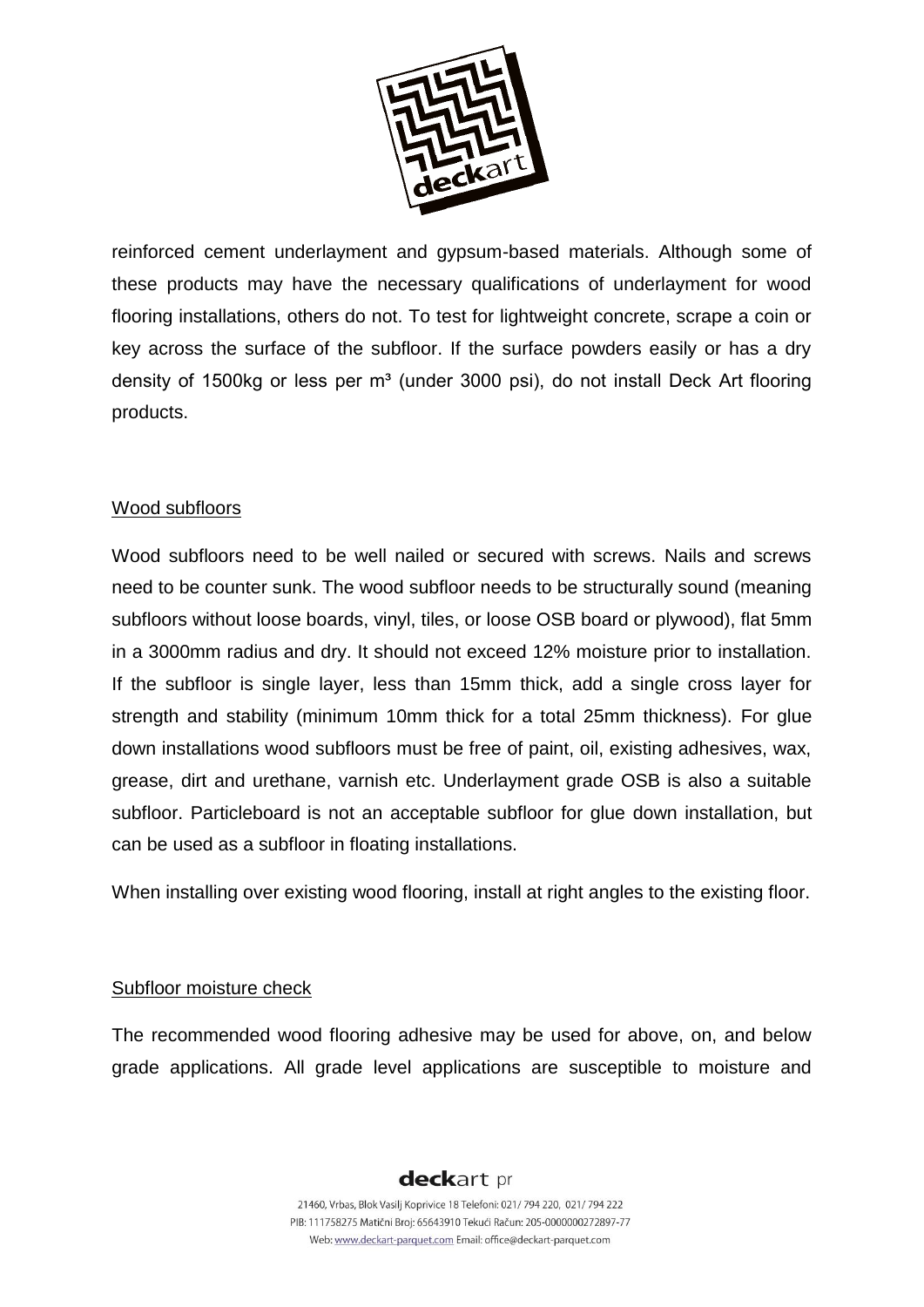

should be tested for moisture prior to installation in several locations within the installation area. Acceptable conditions for above, on, and below grade installations are:

- Less than or equal to 75% relative humidity.
- No greater than a reading of 2% on a moisture meter, for concrete subfloors. Moisture meters should only be used as a method of searching out areas that may contain excessive moisture and should not be used to determine concrete readiness.
- Wood Substrates must have a moisture reading of less than 12% when using an appropriate moisture meter.

To correct any subfloor problems concerning moisture, either wait until the subfloor dries to meet specifications or use an appropriate moisture barrier.

# Subfloors other than wood or concrete

NOTE: Perimeter glued resilient vinyl and rubber tiles are unacceptable underlayments and must be removed. Terrazzo, tile and any other hard surfaces that are dry, structurally sound and flat, as described above, are suitable as a subfloor for installation of Deck Art products. As above, the surface must be sound, tight and free of paint, oil, existing adhesives, wax, grease and dirt. Terrazzo and ceramic tile must be sanded to assure adhesion. WARNING! Do not sand existing resilient tile, sheet flooring, backing, or felt linings. Check with local, state and federal laws for handling hazardous material before attempting the removal of these floors

# deckart pr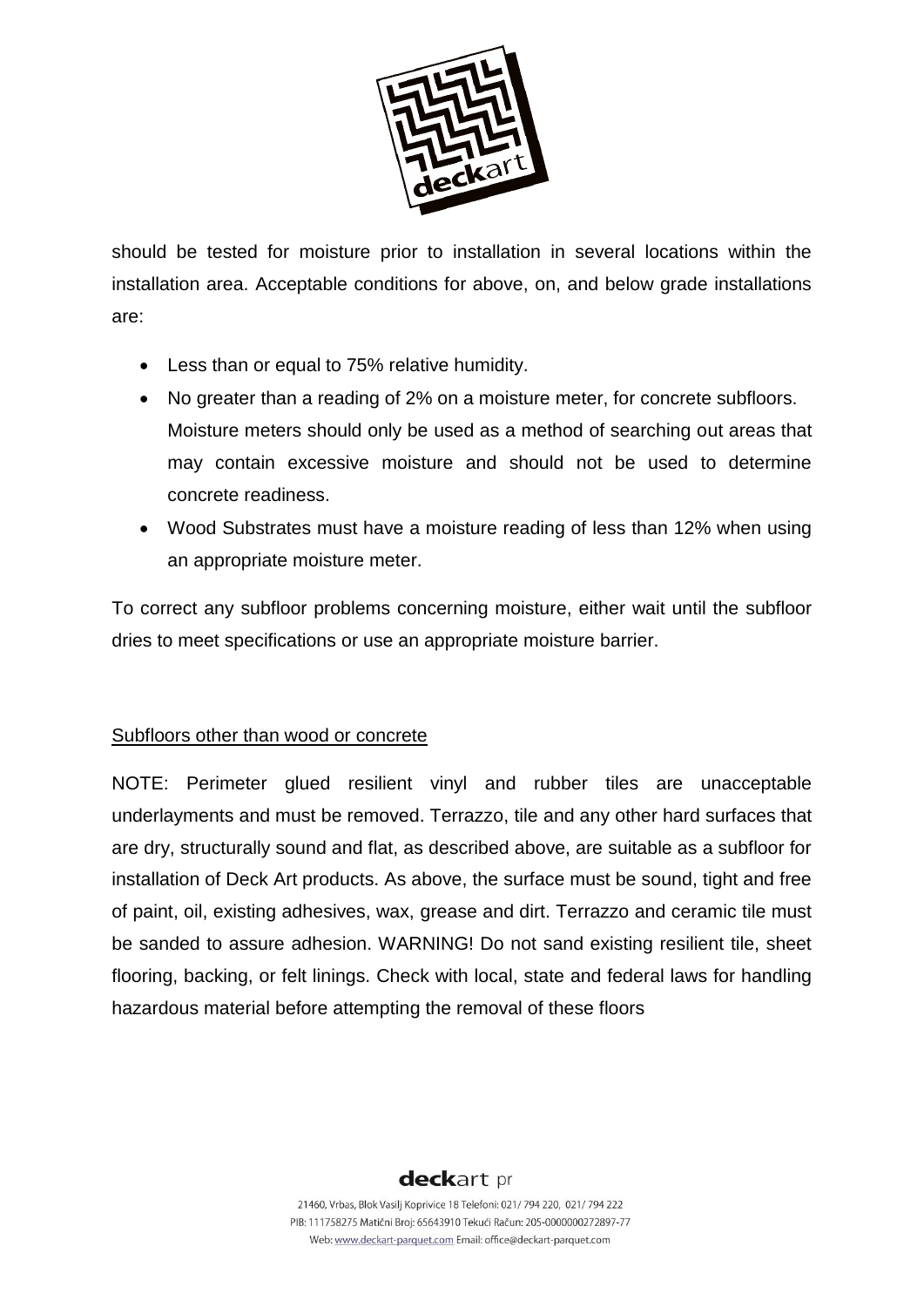

### Subfloor heating and cooling

Use of an in floor temperature sensor as well as a separate thermostat for the individual room is required.

For more detailed information and instructions refer to the document titled *Subfloor Heating and Cooling.* 

# **Preparation**

Remove all transitions and wall-base and undercut all door casings with a hand or power jam saw using a scrap piece of flooring as a height guide.

# Racking the floor

Whether you choose to install the floor by the glue down method or floating, start by cutting four to five planks in random lengths, differing by at least 300mm. As you continue working across the floor be sure to maintain a 300mm minimum between end joints on all adjacent rows to ensure a random pattern with no detectable pattern. Never waste material; use the leftover pieces from the fill cuts to start the next row or to complete a row.

NOTE: When installing, be sure to blend the wood from several bundles to ensure a good grain and shading mixture throughout the installation. Allow for a 15mm expansion gap all around the room. Never strike the surface with a hammer or such, as this can damage the finish.

# deckart pr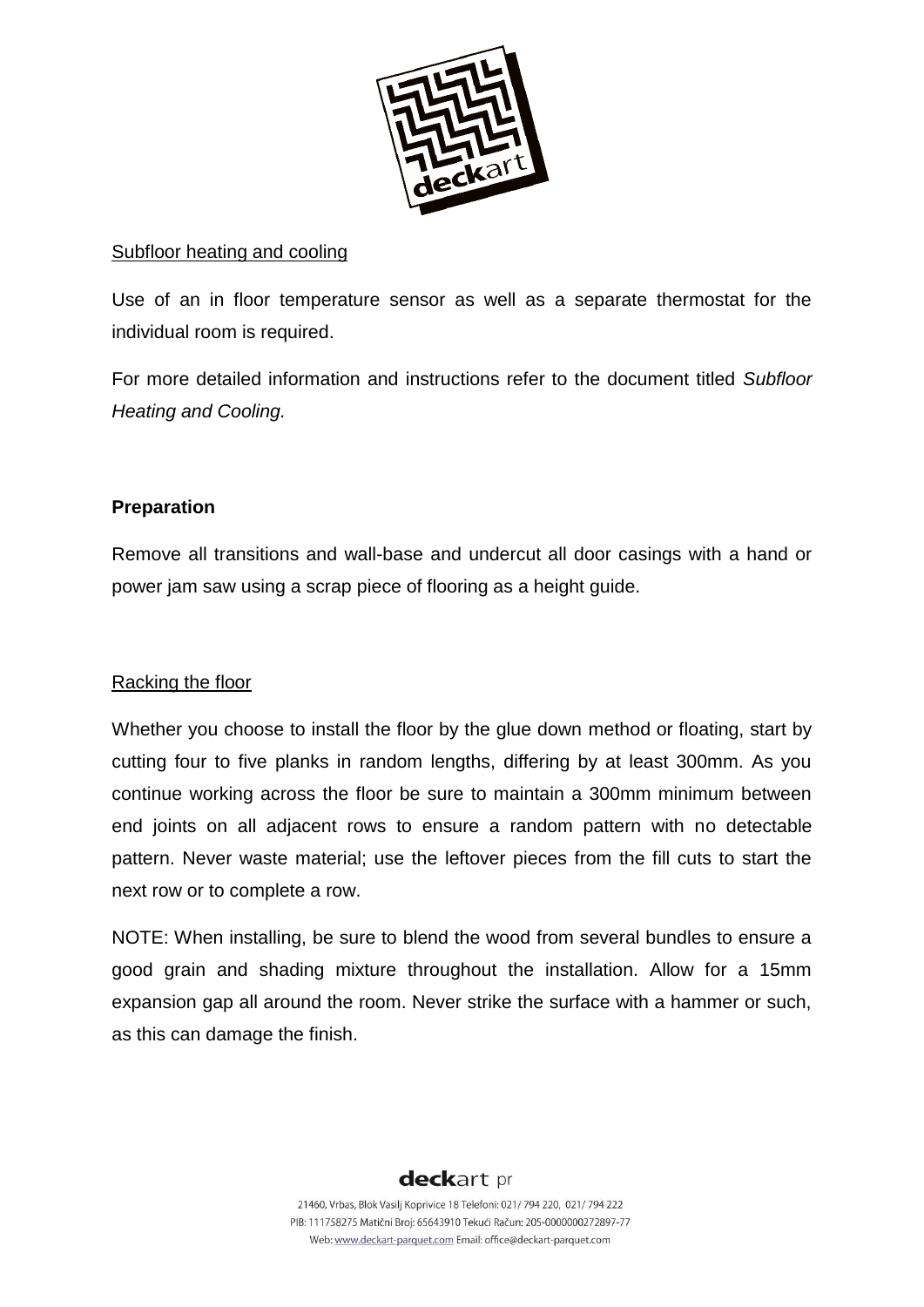

# **Recommended subfloor surfaces**

#### Glue-down

- 18mm, plywood or OSB
- Acoustic concrete minimum 3000 psi
- Acoustic cork underlayment
- Ceramic, terrazzo, slate and marble
- Concrete slabs
- Existing solid wood flooring
- Preferred: 18mm CDX grade plywood or 18mm OSB PS2 rated underlayment, Minimum: 15mm CDX grade plywood
- Vinyl, resilient tile, cork flooring

# Floating

- Concrete slabs
- Acoustic concrete minimum 2000 psi
- 18mm plywood or OSB
- Existing solid wood flooring
- Vinyl, resilient tile, cork flooring

# deckart pr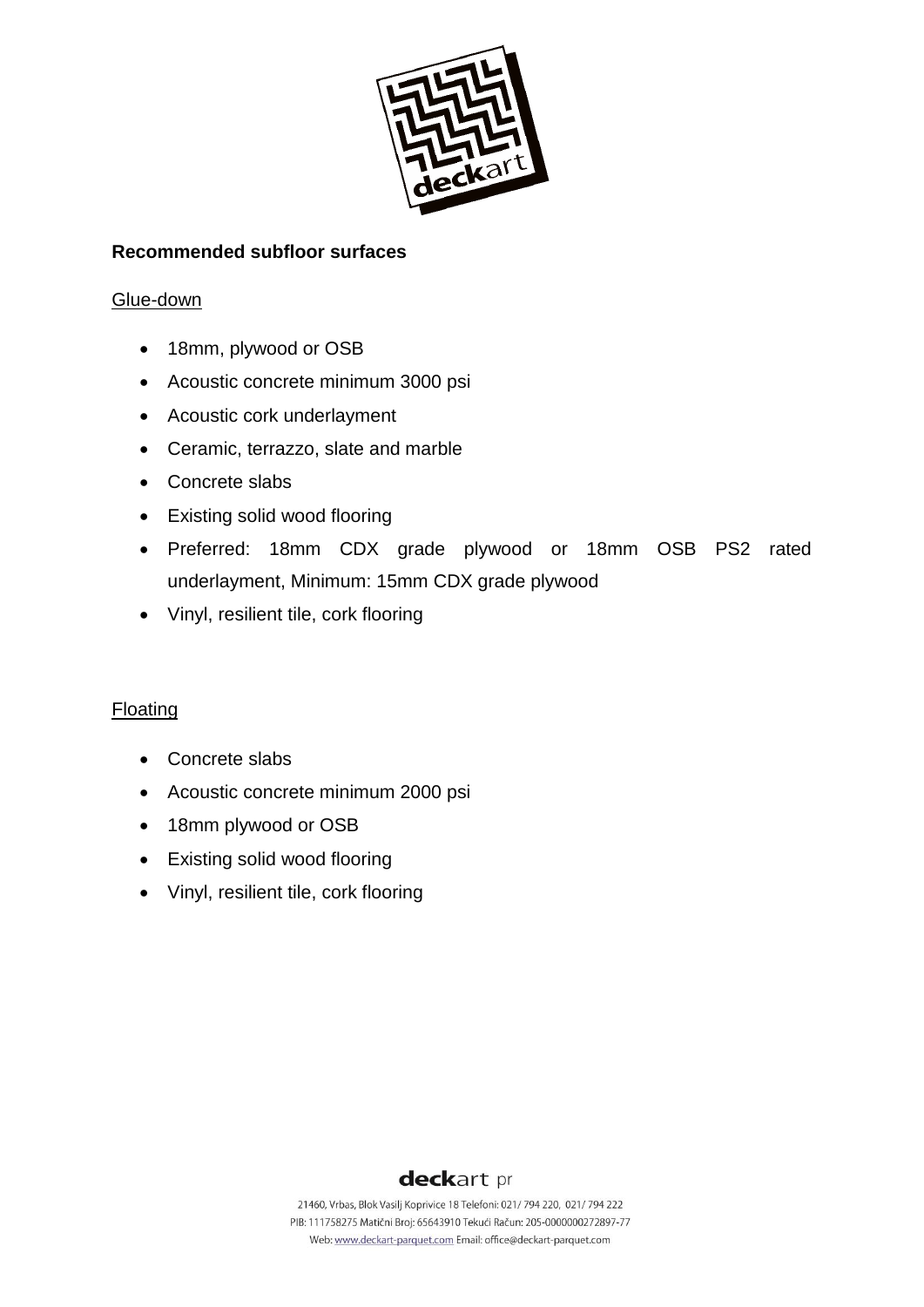

### **Glue down installation guidelines**

#### Additional tools & material needed:

Urethane flooring adhesive (non water based), adhesive recommended trowel, moisture primer for below grade applications, clean white rags, mineral spirits/urethane adhesive remover, adhesive trowel, straight edge.

# **Installation below grade guideline**

NOTE: A concrete slab is considered below grade when any part of the slab is below ground level, for example, walk-out basements are below grade! Treat with an approved moisture retarder compatible with the adhesive manufacturer's installation instructions.

#### Step 1 – Beginning of work

Select a starter wall. It is recommended to start on the longer wall in the room, but check for squareness and make adjustments as necessary. Where possible, lay the flooring at 90° angle to the floor joists. Measure out from the wall the width of two planks plus 9.5mm (this leaves a 15 mm expansion space when the last board is installed) and mark at each end of the room and snap your chalk line. Secure a straight edge to the subfloor on the chalk line. The straight edge provides a stationary point to push against so flooring doesn't move during installation. This is a critical part of the installation. Please refer to section 'large surface areas' for more information about installation in large areas.

# deckart pr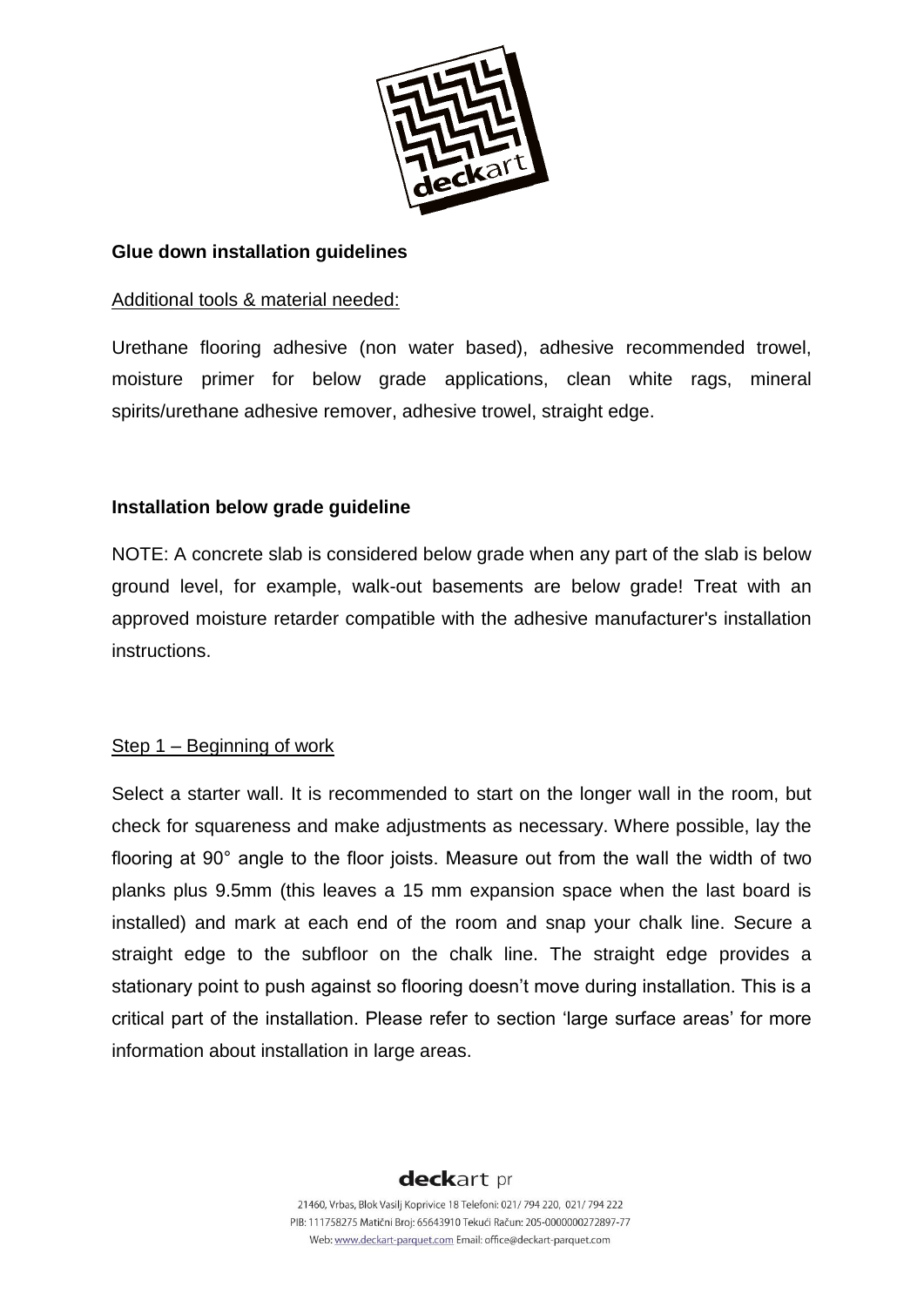

#### Step 2 – Spreading the adhesive

Use the recommended trowel at a 45° angle to get the correct adhesive spread rate to insure a proper and permanent bond. Improper bonding can cause loose or hollow spots. Spread adhesive from the straight edge out about 750mm. Working in small sections is helpful, as it will allow you to reach across the adhesive to install the flooring without putting any weight on it and will ensure proper transfer of the adhesive to the flooring.

NOTE: Change the trowel every 185 to 275m² due to wear down of the notches. This assures you always get the proper adhesive spread rate.

# Step 3 – Installing the starter row

Install the first row of starter planks with the tongue side of the plank facing the straight edge and secure into position. Once the starter row is secure, continue with the installation. Never spread more adhesive than can be covered using the open time recommendation of the adhesive manufacturer. Never lay the flooring planks further than you can comfortably reach. Place tongue into groove and press firmly into adhesive. Put weight on the glued surface for 24 hours after being glued into place using at least a 20kg weight per m². Never slide a flooring plank through adhesive. Test for proper bond by occasionally lifting a board and looking for good adhesive transfer (90%) then replace it into the adhesive. Clean any adhesive off the flooring surface before it cures.

# deckart pr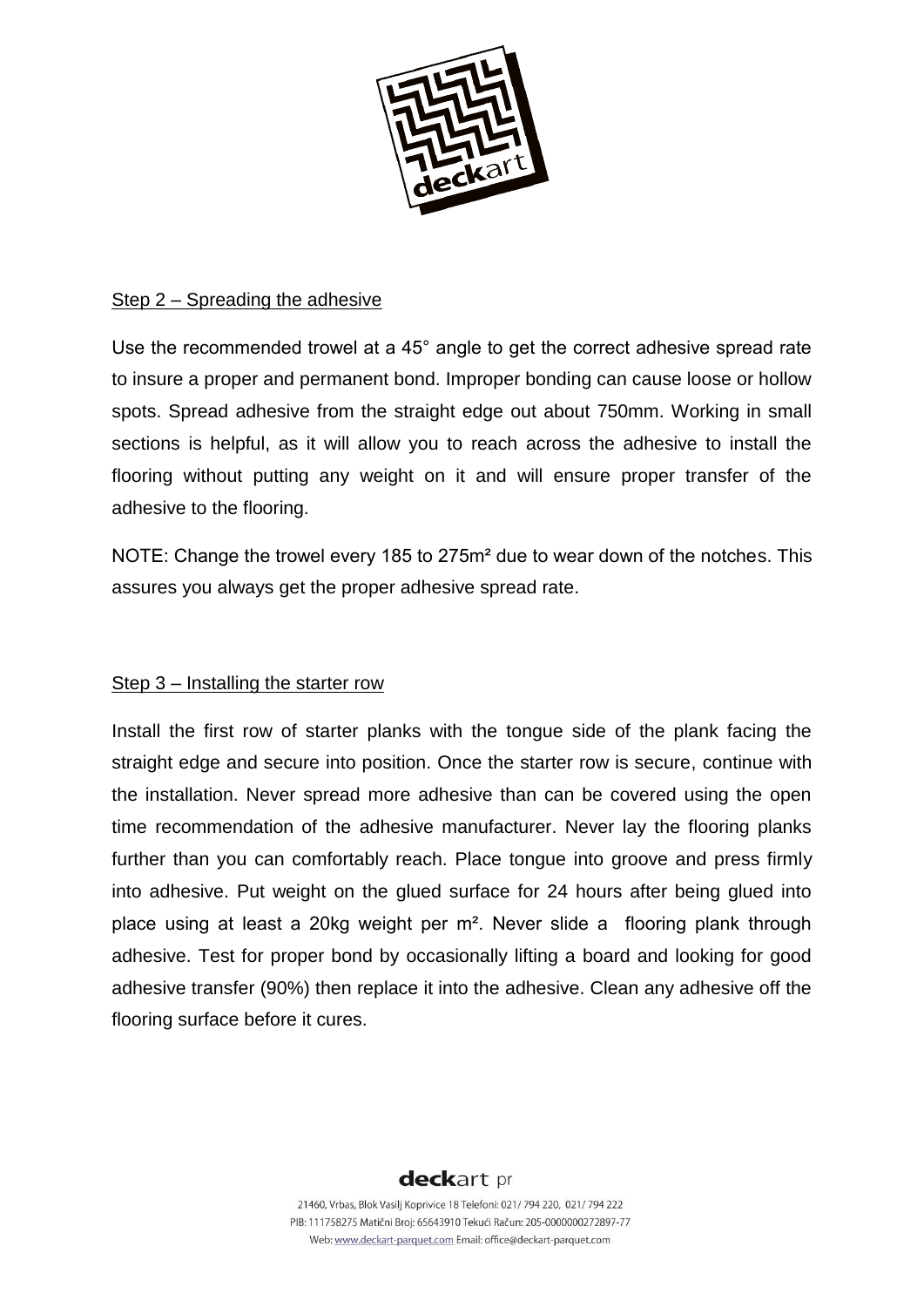

NOTE: Use caution when using a rubber mallet to butt material together, as it can burnish the finish and cause damage.

# Step 4 – Job completion

Once the last row is installed, allow the adhesive to dry overnight or per adhesive manufacturer's instructions. Remove the straight edge and install the two rows to the starting wall. The row closest to the wall will need to have the tongue removed and may need to be cut to maintain the 15mm expansion space. Install the proper trim molding at the doorways for transition and along the walls to cover the expansion space. Clean your floor using a vacuum cleaner or a dust mop fitted with a dry cloth and maintain the finished floor referring to the *Care and Maintenance Instructions.*

# **Floating installation guideline**

# Additional tools & material needed:

PVAC wood glue, wood or plastic spacers, moisture barrier of 0.15 mm polyethylene for concrete subfloors.

# Step 1 - Subfloor preparation

As part of your subfloor preparation, remove any existing base, shoe mold, or doorway thresholds. All door casings should be notched out or undercut to allow 15mm room for expansion and to avoid difficult scribe cuts. This is easily done by placing a piece of board on the subfloor as a height guide for your hand saw. Install

# deckart pr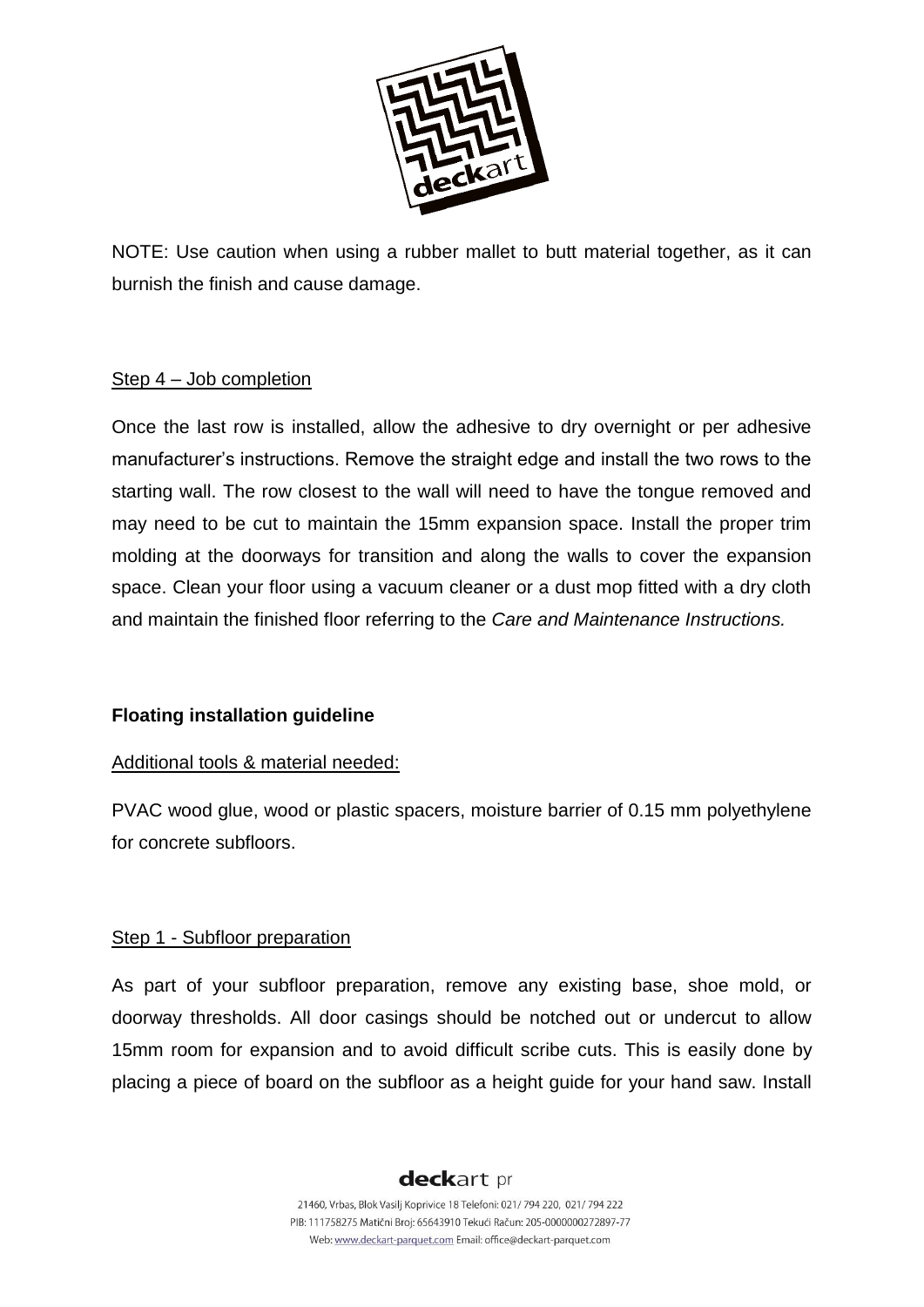

a moisture barrier over the wood subfloor. Use 0.15 mm polyethylene for concrete subfloors. Install the moisture barrier parallel to the direction of the flooring and allow a 75mm overrun at the perimeter. Make sure each run overlaps the previous run by 150mm or more. If using, install resilient underlayment parallel to the moisture membrane, following manufacturer's instructions.

NOTE: Some resilient underlayments contain a built-in moisture barrier, eliminating the need for a separate moisture barrier. Always check that the perm rating of the resilient underlayment is compatible with the substrate you are covering (For concrete 13 or less. For wood greater than or equal to 7 or less than or equal to 50.)

#### Step 2 – Beginning of work

Once the moisture barrier and the resilient subfloor underlayment (if used) have been installed over the subfloor, the jobsite is ready for installation of the flooring. Never open the bundles before the start of the installation process. Establish a 15mm expansion space along side and end walls with the use of wood spacers. If the starting wall is out of square, it is recommended the first row of boards be scribed to allow for 15mm of expansion and a straight working line. Please refer to section 'large surface areas' for more information about installation in large areas.

#### Step 3 – Installation, side and end gluing

The Deck Art planks must be fully side and end glued using PVAC glue. Apply a glue line on top of the tongue. Fully glue every end joint, also by application on top of the groove (or on top of the tongue). If any excess glue squeezes up to the finished

# deckart pr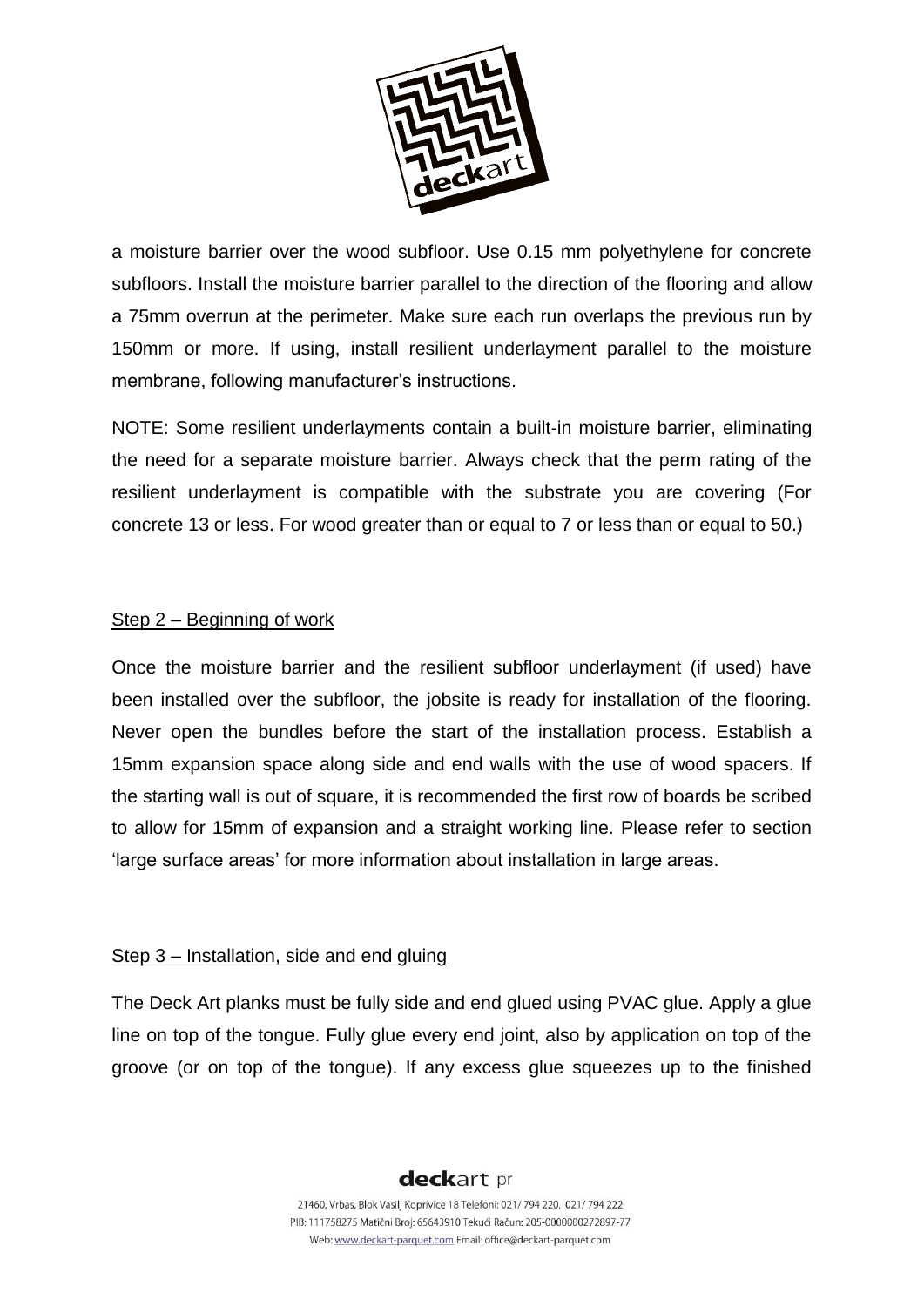

surface, wipe off using a paper towel or cloth. Install the first row using the appropriate expansion space with the groove side facing the wall. The subsequent rows are installed, side and end glued. Do not tap on the groove side of the flooring as this will cause damage! Check for tight fit on sides and ends. Stagger 400mm between end joints of adjacent board rows; end joints should not repeat visually across installed floor. Never install without some end joints in the floor.

#### Step 4 - Installing the last row, final touches

Most often the last row does not fit in width. When this occurs, follow this simple procedure: lay a row of unglued boards, tongue toward wall, directly on top of last installed row. Take a short piece of board with the face down and the tongue side against the wall. Draw a line with a pencil along the row moving down the wall. The resulting line gives the proper width for the last row which, when cut, can then be wedged into place using a pry bar. When the installation is complete, make sure that the spacers are removed and the expansion space is covered with an appropriate molding. Always attach the trim to the wall or vertical object and never to the Deck Art boards. Clean your floor using a vacuum cleaner fitted with a brush/felt or a dust mop fitted with a dry cloth and maintain the finished floor by following instructions described in the document: *Care and Maintenance Instructions*.

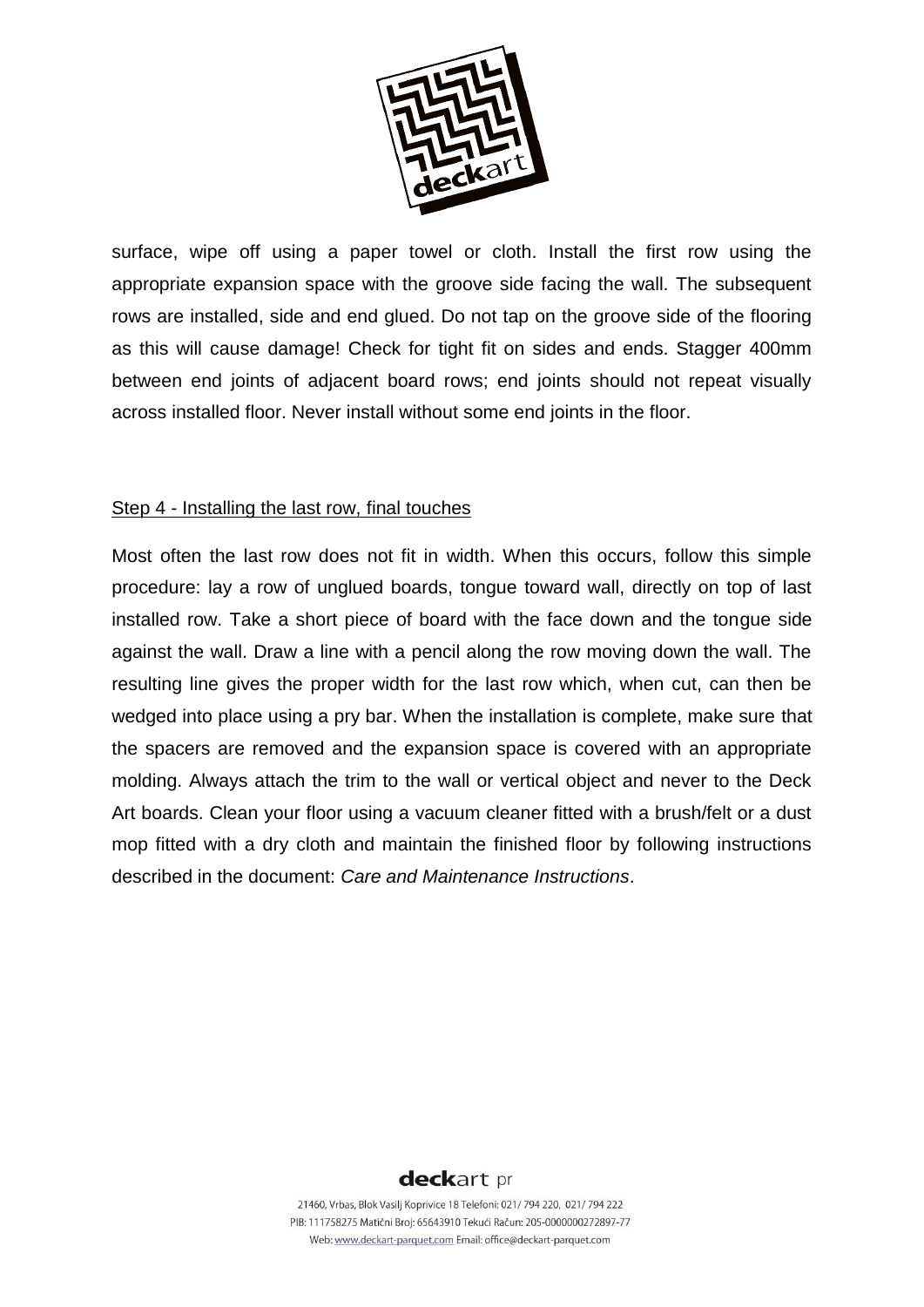

# **Large surface areas**

# Expansion joints in building structure

For both glue down and floating floor installation in projects with large surface areas it is always advised to accommodate the expansion joints in the building structure by allowing the same expansion space in the flooring. This space may be covered with a T-molding or filled with a flexible sealant.

# Layout and Expansion space

When the flooring area exceeds 10 meters in width and/or 30 meters in length, additional expansion space must be incorporated into the field, as well as at the perimeter and all vertical obstructions. For floating installations allow 6.5mm expansion for every 3 lineal meters of flooring in either direction, but never less than 15mm. Example: 9 x 9 m room requires 19.5mm expansion at all edges.

# Prevention

In order to protect your floor and keep it in good condition, follow these steps:

Do:

- Maintain indoor relative humidity between 40% and 65%. If this preventive measure is not kept, the flooring can crack, split, discolour, crook, bow and delaminate.
- Use felt leg protector pads under all furniture legs.
- Replace narrow, hard furniture rollers with wide rubber ones.

# deckart pr